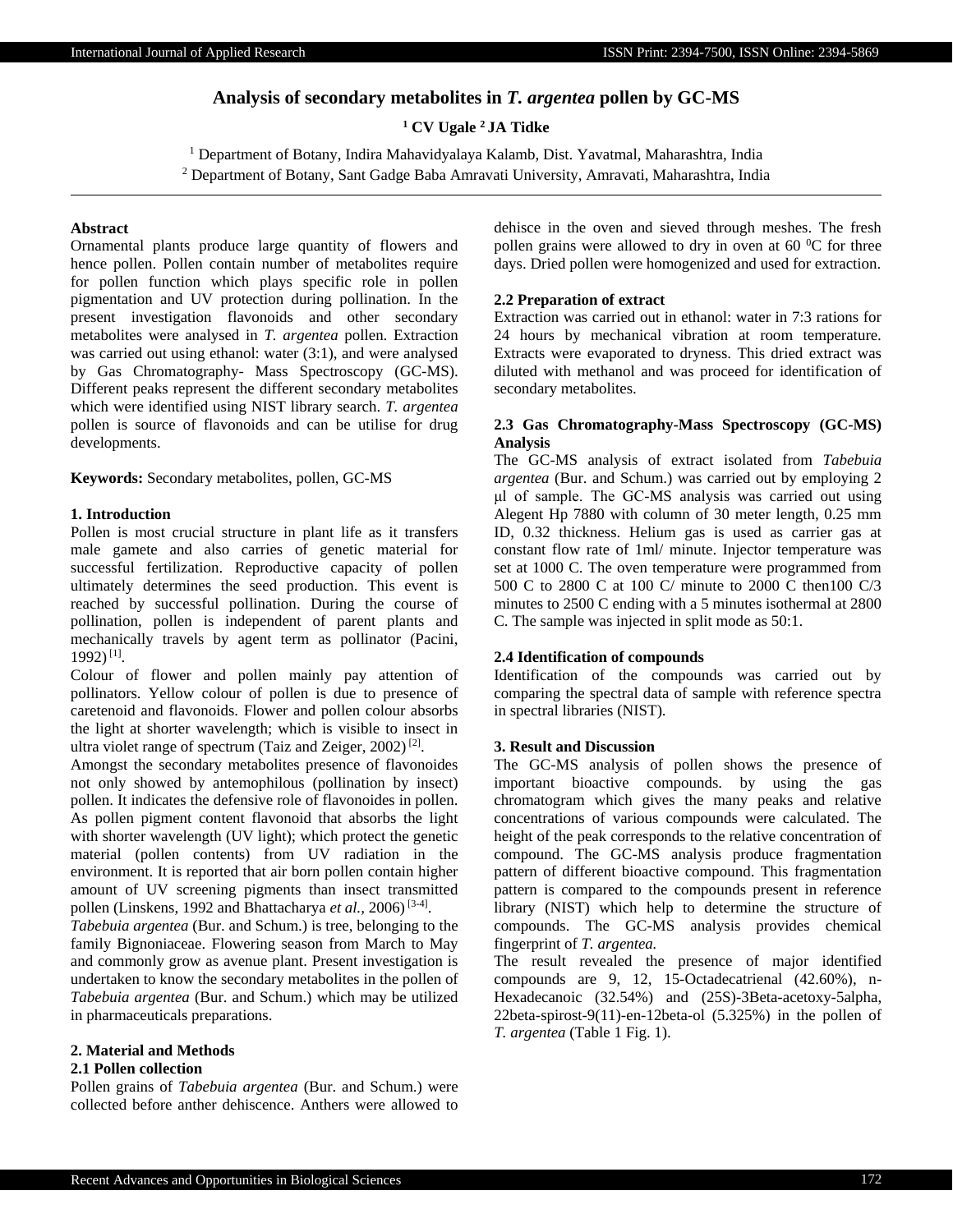

**Fig 1:** Chromatogram of extract of *T. argentea* pollen

**Table 1:** Compounds identified in pollen

| Sr. No. | RT   | <b>Name of Compound</b>                                         | Peak area % | <b>MW</b> | MF                                |
|---------|------|-----------------------------------------------------------------|-------------|-----------|-----------------------------------|
|         | 18.3 | n-Hexadecanoic acid                                             | 32.54       | 256       | $C_{16}H_{32}O_2$                 |
| ∸       | 21.4 | 9.12.15-Octadecatrienal                                         | 42.60       | 262       | C <sub>18</sub> H <sub>30</sub> O |
|         | 21.8 | $(25S)$ -3Beta-acetoxy-5alpha,22beta-spirost-9(11)-en-12beta-ol | 5.325       | 472       | $C_{29}H_{44}O_5$                 |

RT= Retention Time, MW= Molecular Weight, MF= Molecular Formula.



**Fig 2:** Mass spectrum of n-Hexadecanoic acid



**Fig 3:** Mass spectrum of 9, 12, 15-Octadecatrienal



**Fig 4:** Mass spectrum of (25S)-3Beta-acetoxy-5alpha, 22betaspirost-9(11)-en-12beta-ol



**Fig 5:** Structure of secondary metabolites in pollen of *T. argentea*

The present result revealed the presence of n-Hexadecanoic, 9,12,15-Octadecatrienal and (25S)-3Beta-acetoxy-5alpha,22beta-spirost-9(11)-en-12beta-ol in the pollen of *T. argentea.* n-Hexadecanoic acid is one of the constituent in pollen (Fig. 2) commonly known as Palmitic acid. Palmitic acid is mainly used to produce soaps, cosmetics, and release agents. Hydrogenation of palmitic acid yields acetyl alcohol, which is used to produce detergents and cosmetics. 9,12,15- Octadecatrienal also known as Octadeca-9,12,15-trienal. Its stereoisomer is Linolenyl aldehyde, Linolene aldehyde. (25S)-3Beta-acetoxy-5alpha,22beta-spirost-9(11)-en-12betaol has been reported in the pollen (Fig.4) which is also known as AGN-PC-O3M9XU, 25S)-3Beta-acetoxy-5alpha, 22betaspirost-9(11)-en-12beta-ol. The presence of flavonoid has been reported in pollen (Markham and Camposa 1996) which may help in pigment formation in pollen (Ferreresa *et al.,*  1989)  $[5]$ . Chemically pollen rich in amino acids, fatty acids, flavonoid, phenolic acids (Stanley and Linskens, 1974)<sup>[6]</sup>. Due to teh prersence of secondary metabolites pollen shows antioxident properties (Fatrcová-Šramková *et al.*, 2013)<sup>[7]</sup>.

## **4. Conclusions**

The pollen acts as reliable source of secondary metabolites. n-Hexadecanoic acid is one of the constituent in pollen and has important commercial and cosmetics properties and can be